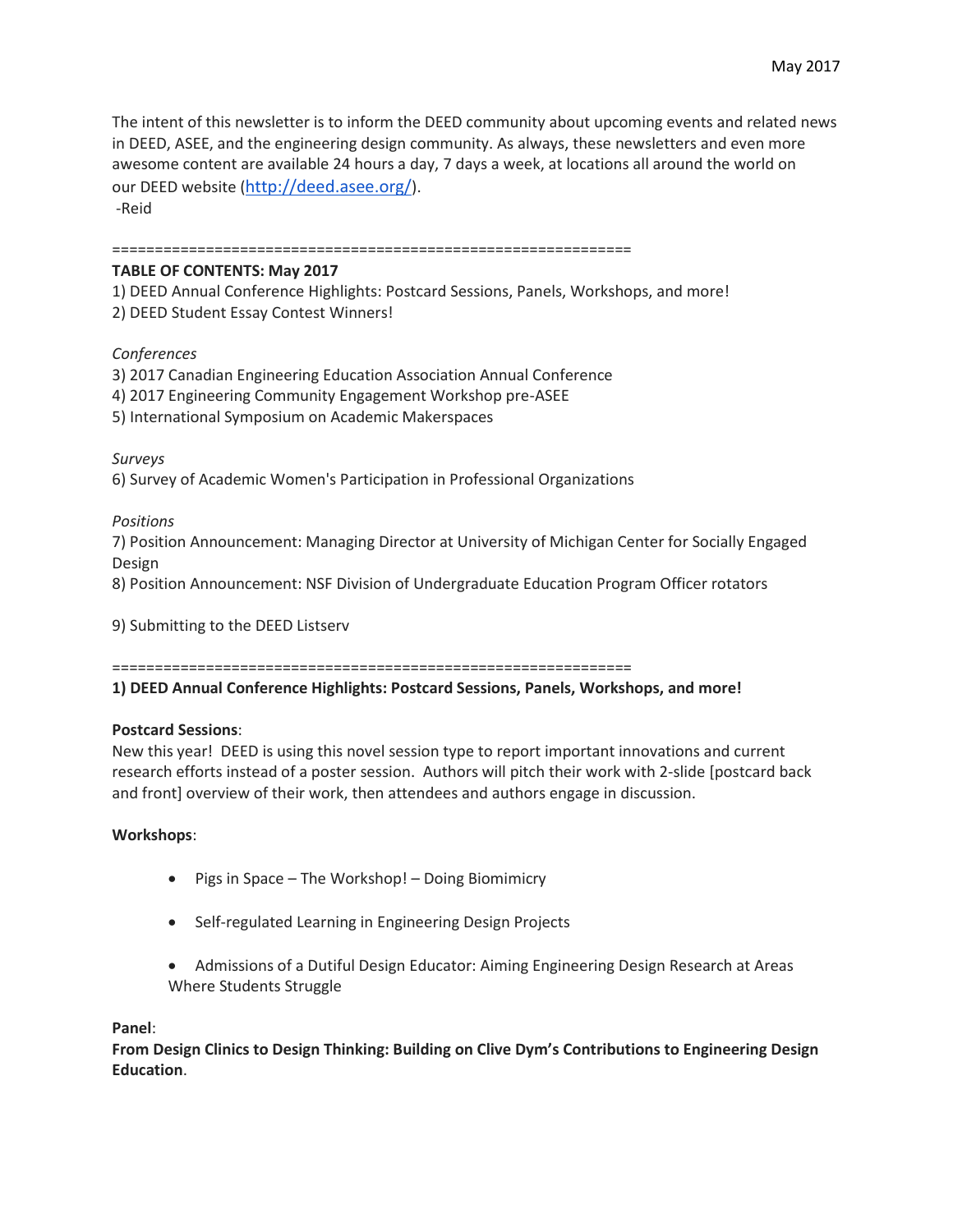Our outstanding panelists (Cynthia Atman, Phll Doepker, Gordon Krauss, and Ann McKenna) look to the future of engineering design education through reflecting on the impacts of Clive Dym (longtime innovator in engineering design education known for his work at Harvey Mudd and his design textbook … among other things) on how they view and conduct design education. Much of the session will be open discussion and Q/A with the panelists on where engineering design education is and needs to go.

#### =============================================================

#### **2) DEED Student Essay Winners**

Our inaugural student essay contest winners – who were asked to imagine the future of engineering design education – will present at one of the postcard sessions. Winners and their key takeaway are:

 Alistair Cook (Colorado St) – "Our global future require engineers and designers who are defined by their intersectionality, that is, engineers who are technically competent in their field(s) of engineering but also have global and professional skills to practice engineering design as professional global citizens"

 Steven Weiner (Arizona St) – "In the future, engineering design principles will underpin a new educational model that empowers students to solve problems and learn skills for the sake of improving their world."

 Shreyas M. Shete and Pramod V. Desai (Rajarambapu Institute of Technology) – "The biggest innovation which will improve design education is … virtual reality."

 Aaron Joya and Maria Buan (Univ of Washington): "The current state of design engineering education fails to show the relationship of the design process and time thus, the future of engineering education needs a real time integrative platform to improve design development amongst engineering students."

=============================================================

**3) 2017 Canadian Engineering Education Association Annual Conference** June 4-7th 2017, hosted this year by the University of Toronto.

There are lots of reasons to adventure up north, and they include:

Learning how to enhance your teaching, attending workshops on inclusive pedagogy, learning about diverse engineering education research, being part of a special symposium on diversity in engineering education, leadership for engineering undergraduates and graduates, LGBTQ allies, indigenous engineering (including an engineering education sharing circle led by Elders), describing the Engineer of 2050 (and educating them), or attending the dinner banquet at the iconic Casa Loma (yes, the banquet is in a beautiful, large castle!), there are lots of wonderful reasons you should attend.

We have pulled together a packed program of talks, workshops, posters, and symposia and expect over 200 engineering educators from across Canada, and beyond.

<http://ceea2017.engineering.utoronto.ca/>

For questions, please contact Prof. Chirag Variawa, [chirag.variawa@utoronto.ca](mailto:chirag.variawa@utoronto.ca)

And yes, there will be poutine too, eh. Thank you!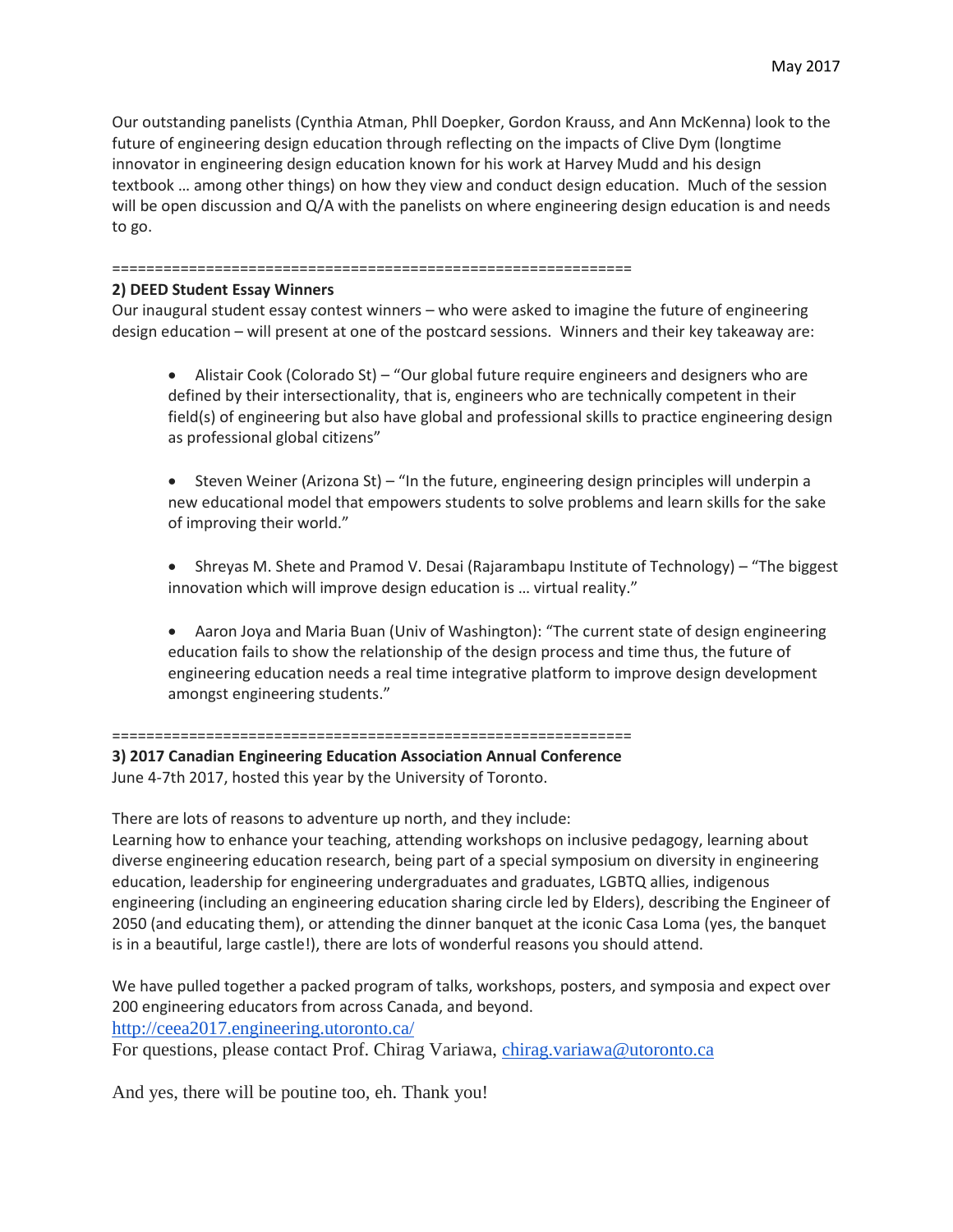#### =============================================================

**4) 2017 Engineering Community Engagement Workshop pre-ASEE**

June 21-24, 2017 | Purdue University, West Lafayette, IN (transportation to ASEE conference provided) Registration Fee: \$100 (includes Thursday and Friday meals and welcome reception)

## **Registration**: https://www.conf.purdue.edu/landing\_pages/epicsdesign/default.aspx

Would you like to empower your students to work alongside local service organizations and use their technical knowledge to create solutions for your community's unique challenges? Then it's time to get to know EPICS!

## **What is EPICS?**

EPICS is an approach in which multi-disciplinary design teams address needs within local and global communities through engineering-centered design. Founded at Purdue University, EPICS has been integrated into the curriculum at 35 universities and colleges. EPICS in IEEE, a signature program of IEEE, empowers students to work with local service organizations to apply technical knowledge to implement solutions for a community's unique challenges.

## **You're Invited**

Join us for an interactive workshop to get the information, tools, and resources you need to get an EPICS program up and running. Facilitated by the EPICS leadership team, including faculty from EPICS Consortium Universities and IEEE, this workshop will give you the tools you need to develop a customized plan for your institution.

## **Who Should Attend**

Current and future faculty and instructors; professionals; IEEE volunteers and members; industry partners and others interested in Service-Learning and Community Engagement.

## **How You Benefit**

- Gain a better understanding of EPICS and the EPICS in IEEE programs
- See real-life examples of ways EPICS can be integrated into course curriculum and capstone projects
- Develop the skills to gain institutional support, acquire community and industry sponsors, establish funding models and build a sustainable program
- Gain insights from experienced project leaders on how to engage students; identify, create and sustain projects; and conduct student assessments
- Network with established EPICS and EPICS in IEEE subject matter experts as well other interested facility members, industry and community leaders
- Leave the workshop prepared to put what you learned into practice in order to establish an EPICS program at your institution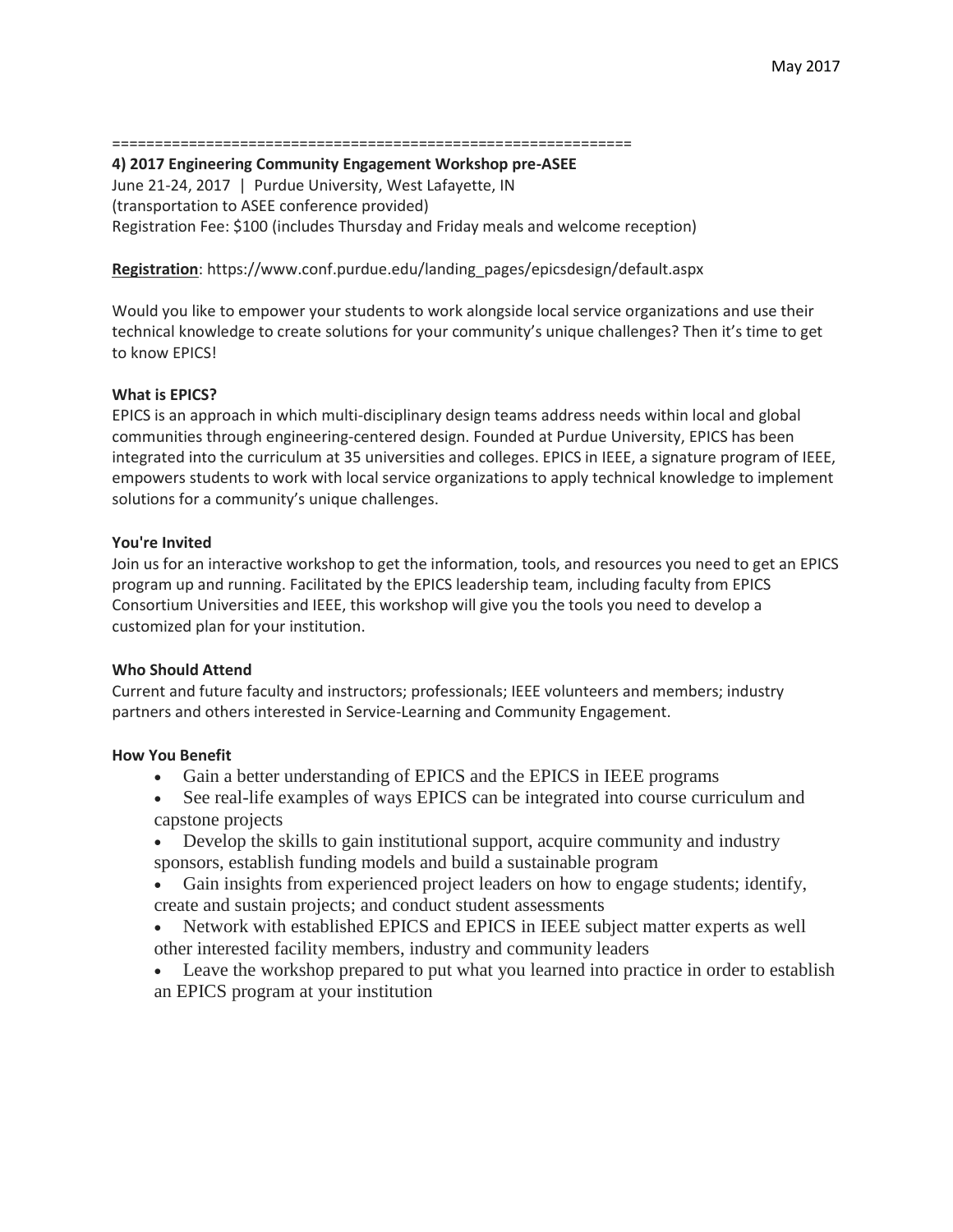=============================================================

#### **5) International Symposium on Academic Makerspaces**

The 2<sup>™</sup> International Symposium on Academic Makerspaces will be held September 24-27, 2017 at Case Western Reserve University. The symposium joins the people, knowledge & inspiration that fuse to catalyze higher education makerspaces and maximize impact on the student learning experience and professional success. A call for papers/posters for the symposium is posted at <https://isam2017.secure-platform.com/a> . More information on the symposium can be found at <https://isam2017.hemi-makers.org/> .

=============================================================

#### **6) Survey of Academic Women's Participation in Professional Organizations**

The Society of Women Engineers (SWE) Women in Academia (WIA) Group invites you to participate in a research study about how and why women in academia participate in professional organizations. The findings from this study will be published in a manuscript for ASEE (and possibly WEPAN). One of the goals of SWE WIA is to present at other professional conferences about SWE and WIA. The survey will take about 10 to 15 minutes of your time and can be accessed via the link below. All responses are anonymous and confidential.

[https://olin.qualtrics.com/SE/?SID=SV\\_9MFsZUFm1q8tZVr](https://olin.qualtrics.com/SE/?SID=SV_9MFsZUFm1q8tZVr)

#### =============================================================

**7) Position Announcement: Managing Director at University of Michigan Center for Socially Engaged Design**

A managing director is sought to lead The Center for Socially Engaged Design in the University of Michigan College of Engineering. At one of the world's leading research and educational institutions, The Center for Socially Engaged Design (C-SED) empowers students and design practitioners with perspectives and skills needed to design effective interventions that are impactful for society. We believe this requires designers to take into account the fullest social, cultural, economic, and environmental contexts of their design process and push designers to recognize and analyze how their own cultural contexts shape their approach. C-SED provides novel educational resources and fosters a community of research and practice at the University of Michigan.

For more information and to apply, please see the full announcement at: [http://careers.umich.edu/job\\_detail/140204/managing\\_director\\_center\\_for\\_socially\\_engaged\\_desig](http://careers.umich.edu/job_detail/140204/managing_director_center_for_socially_engaged_design) [n](http://careers.umich.edu/job_detail/140204/managing_director_center_for_socially_engaged_design)

#### =============================================================

## **8) Position Announcement: NSF Division of Undergraduate Education Program Officer rotators**

The National Science Foundation's Division of Undergraduate Education (DUE) has a call out for Program Officer rotators. This is in the form of a Dear Colleague Letter (DCL). More details can be found in the link below.